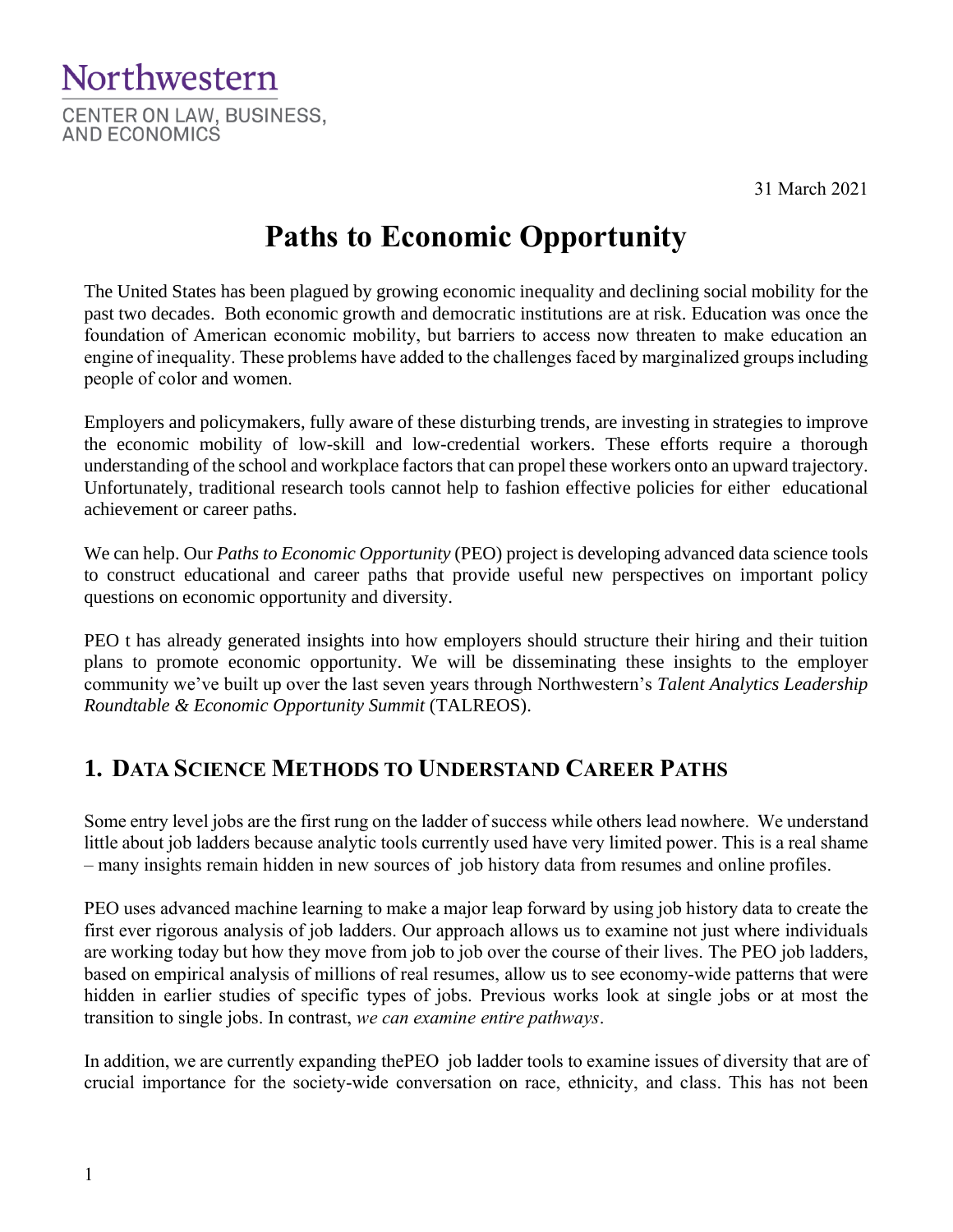possible in earlier resume studies, since job histories don't contain demographic information. We have produced a new and innovative tool that allows us to combine job histories with other data to fill this gap.

#### **2. LEARNING FROM CAREER PATH TOOLS**

Job ladders and educational paths illuminate many high-impact questions about economic opportunity.

*Elite Schools*. Elite schools are generally thought to be exacerbating inequality because their graduates have high average lifetime earnings and are overwhelmingly drawn from affluent families. Our first project, funded in part by Microsoft, uses job ladders combined with educational paths to examine how choosing the right major can increase the value of a BA from a less selective school. Not surprisingly, earnings vary greatly by major and school selectivity, but in ways that are sometimes unexpected and that are different at less and more selective schools. Engineering and Computer Science majors seem like they would have similar earnings potential, but the study finds that at less selective schools the earnings of Engineering majors are much higher than average while the earnings of Computer Science majors are lower than average. As schools get more selective, the earnings of Computer Science majors increase at a higher rate than those of Engineering majors. At the most selective schools, graduates who majored in Computer Science earn more. (See diagram.) Thus, an Engineering major is much less risky than Computer Science for students who don't have the opportunity to attend a more selective school.



*Tech Jobs*. Another set of insights come from PEO's job ladders. It's widely understood that tech jobs are an outstanding path to upward mobility, and a number of initiatives seek to give workers the skills they need to enter these jobs. These programs typically take one of two approaches. Some train workers for a specific job. Others provide generalist training for a range of tech jobs. Our career ladders suggest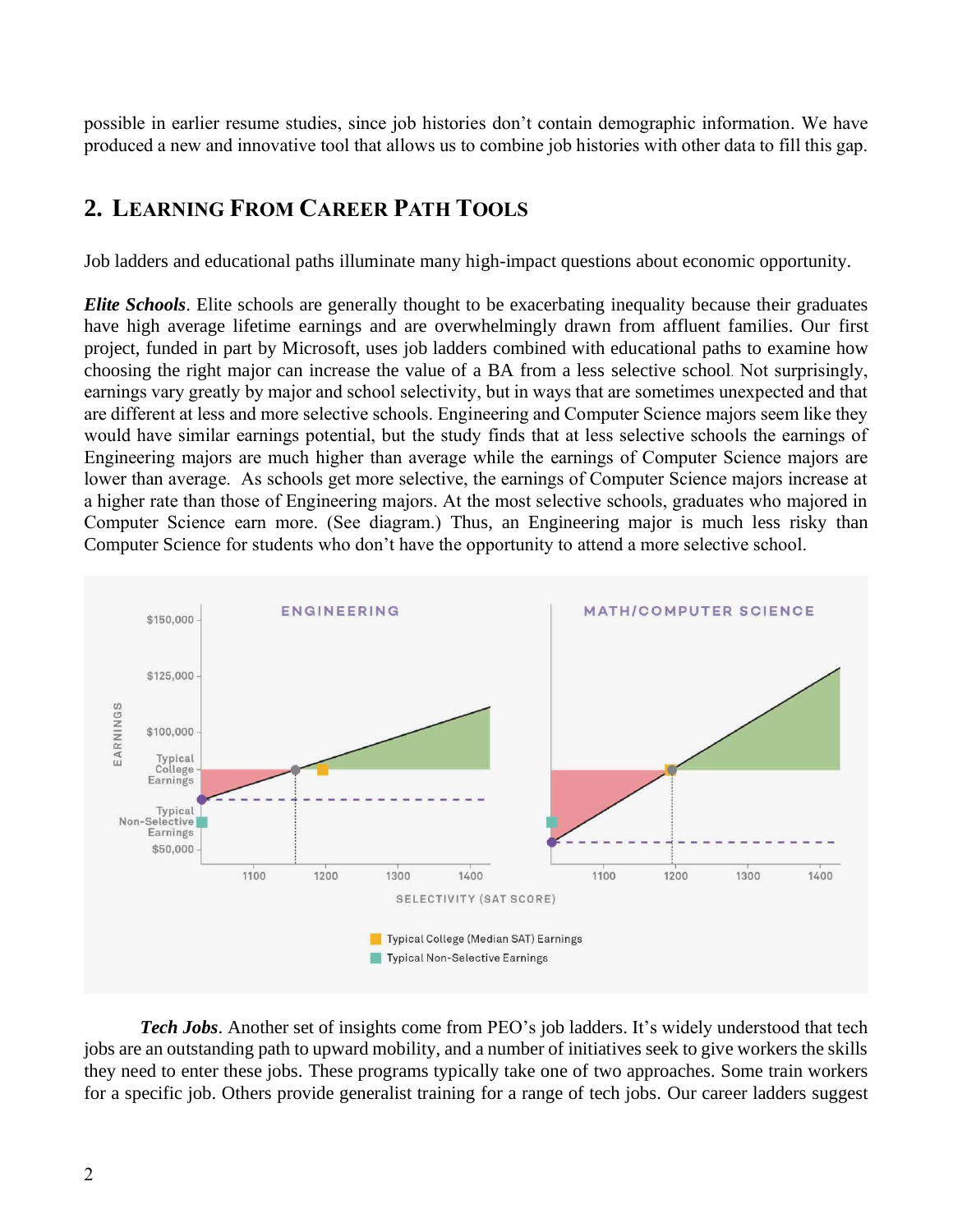that there is an *intermediate approach that is more cost-effective* than either of these in providing mobility. We find that career trajectories in software and IT cluster in predictable ways, of which two are illustrated below.



Once people enter one ladder, our analysis shows they are unlikely to leave. A well-designed training program will prepare students for an entire ladder *but not more.* Training for just one job may leave students stuck in an entry level position. But training that is too broad and prepares students for jobs on both ladders is wasteful in both money and student time. Our job ladder insights show how efficiently to prepare students for success.

*Opportunity Jobs*. We're expanding the scope of PEO's job ladder model by examining which jobs do and don't provide career advancement. We've already gotten some preliminary insights. For example, production and construction jobs show relatively high mobility: people often move from entrylevel jobs like freight moving to supervisory roles. Steering workers to these jobs may improve their economic mobility. Entry-level service sector jobs like customer service representative show less upward mobility. These findings indicate areas where employers might work to design interventions to improve mobility, such as job rotation programs or soft skills training.

The career path tools have the potential to address a wide variety of troublesome questions surrounding economic mobility. We look forward to partnering with employers and policymakers to show how our approach can address the challenges they face in developing a strategy for promoting economic opportunity.

## **3. APPLYING THE CAREER PATH FINDINGS**

PEO's first stage Career Path findings provide much needed guidance to employers engaged in efforts to improve economic opportunity.